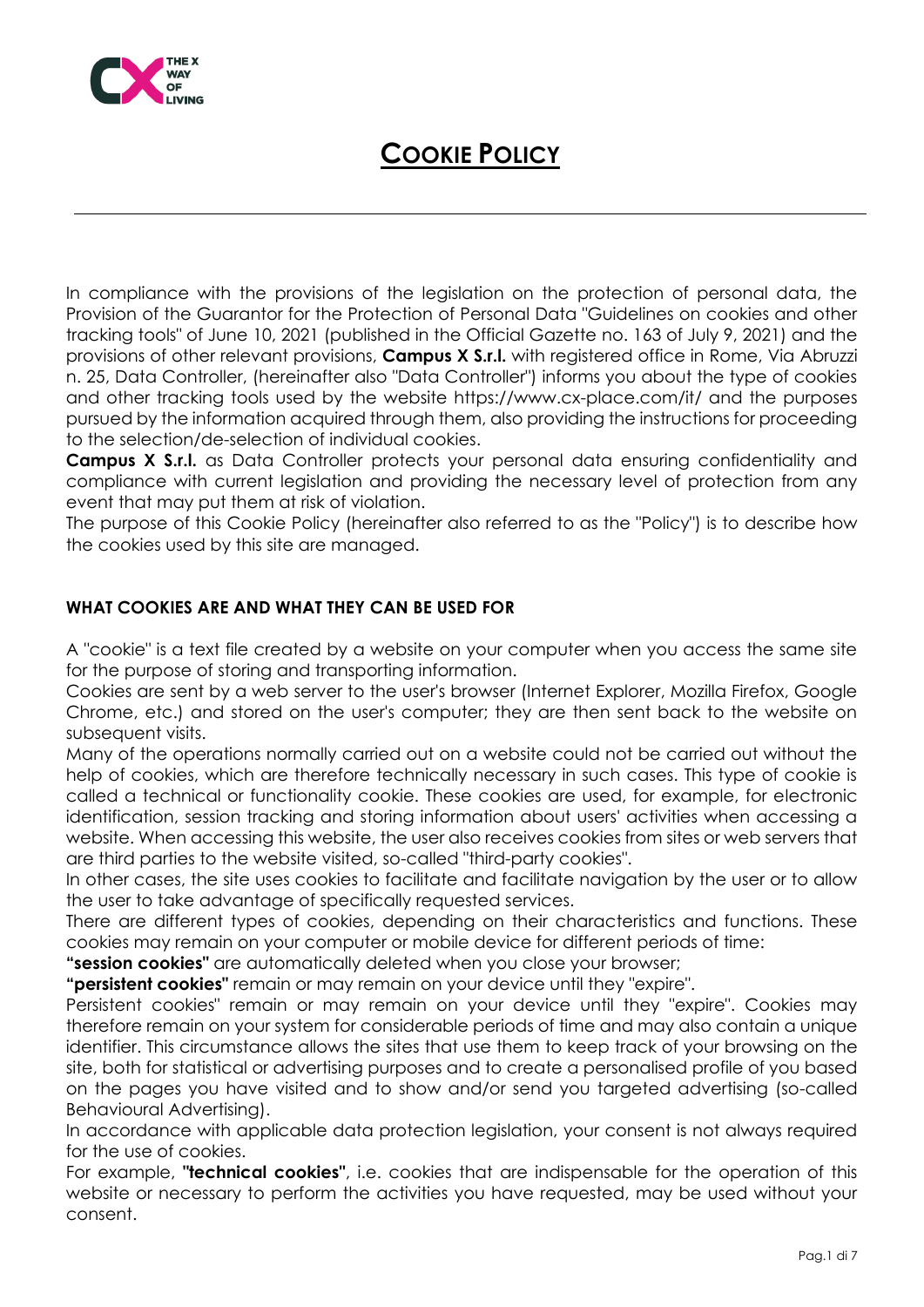

**"Profiling cookies"**, on the other hand, i.e. cookies used to create user profiles and to send messages in line with the preferences expressed by the users while surfing the Internet, require your express consent.

This Website uses the following types of cookies:

**technical cookies**: these include both **session cookies** and **navigation cookies**, which are strictly necessary for the Website to operate and/or allow you to use the Website's content and services; **functionality cookies**, which are used to enable certain website functions and to configure the website according to your choices (for example, the language you have selected) in order to improve your browsing experience;

**analytical cookies**: these allow us to understand how users use the website, and to monitor incoming and outgoing traffic;

**profiling cookies**: these cookies are used to observe your preferences, as revealed by you when using this website, and consequently to send you promotional material in line with these preferences.

This website also makes use of **third-party cookies**: these cookies, sent by websites/web servers other than this website, are used for the specific purposes of the third parties who own the websites/web servers (including profiling). An example of this are the cookies issued by social networks through the so-called social buttons that allow you to interact with social networks such as Facebook or Twitter (see the "social buttons" section of this document).

These third parties are considered autonomous Data Controllers with respect to their own cookies; Campus X cannot control or verify the use that third parties make of such cookies, nor ascertain the specific characteristics or purposes of such cookies. For any information on how your data is processed by these third parties you can refer to their privacy policies or other material published by the third parties.

#### **COOKIES USED AND THEIR PURPOSES**

| <b>NOME COOKIE</b> | <b>TIPOLOGIA</b> | <b>FINALITA'/FUNZIONAMENT</b><br>O                              | <b>PROVENIENZA</b> | <b>DURATA</b> |
|--------------------|------------------|-----------------------------------------------------------------|--------------------|---------------|
| $rc::d-#$          | necessario       | Questo cookie è usato per<br>distinguere tra umani e<br>robot.  | $CX-$<br>place.com | persistente   |
| SESS#              | necessario       | Preserva gli stati dell'utente<br>nelle diverse pagine del sito | $CX-$<br>place.com | sessione      |
| time_in_page       | profilazione     |                                                                 | $CX-$<br>place.com | sessione      |
| z cookie wow       | profilazione     | $\overline{\phantom{0}}$                                        | $CX-$<br>place.com | 20 giorni     |

The Owner lists in the table below the specific categories of cookies present on the site and their purpose: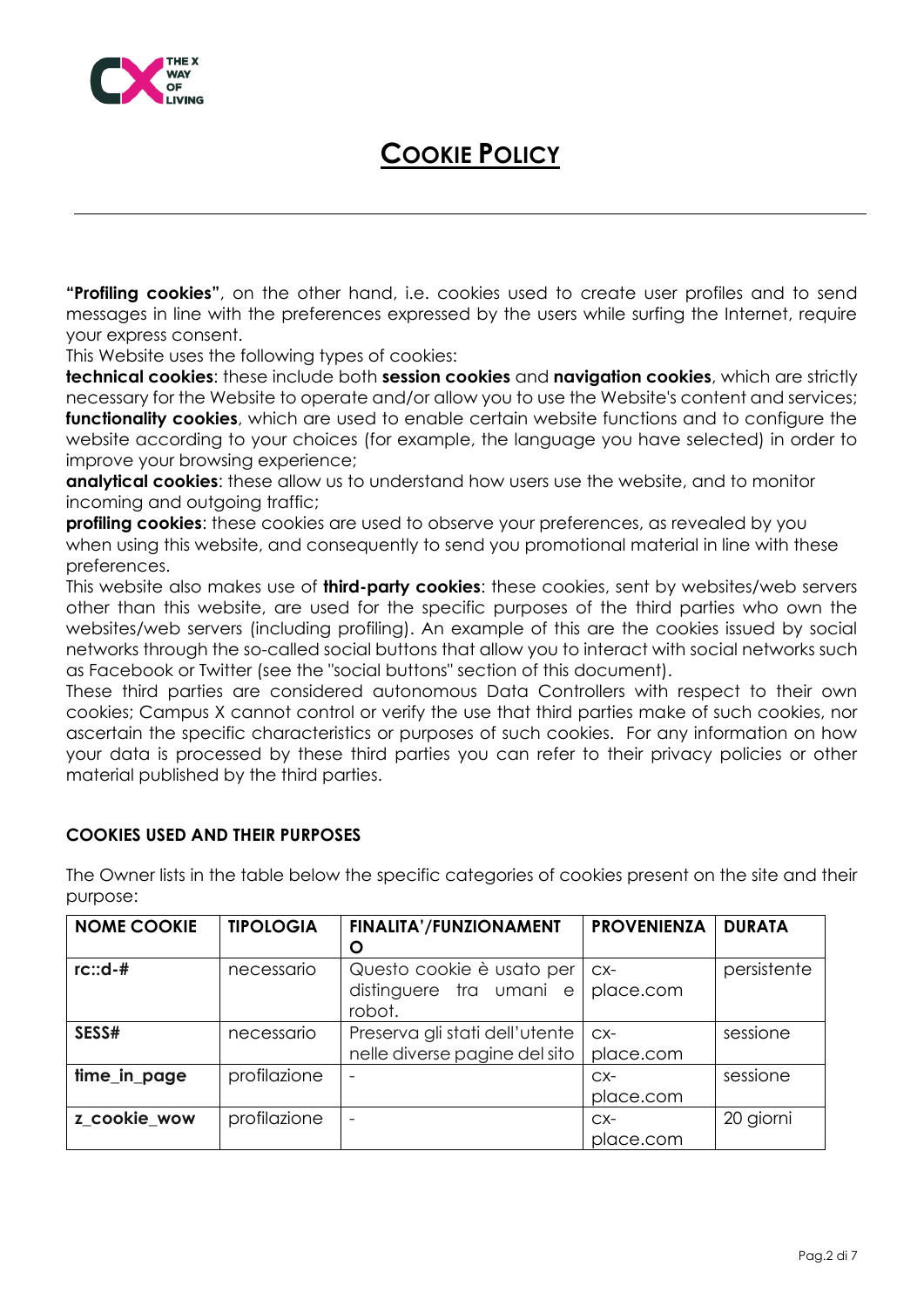

### **COOKIE DI TERZE PARTI**

| <b>NOME COOKIE</b>    | <b>TIPOLOGIA</b> | <b>FINALITA'/FUNZIONAMENT</b>                                                                                                                                                           | <b>PROVENIENZA</b>   | <b>DURATA</b> |
|-----------------------|------------------|-----------------------------------------------------------------------------------------------------------------------------------------------------------------------------------------|----------------------|---------------|
| _GRECAPTCHA           | necessario       | O<br><b>This</b><br>cookie is used<br>to<br>distinguish<br>between<br>humans and robots. This is<br>useful for the website in<br>order to make valid reports<br>on the use of the site. | Google.com           | 179 giorni    |
| <b>CONSENT</b>        | necessario       | Used to detect whether the<br>visitor has accepted the<br>marketing category in the<br>cookie banner.<br>This cookie is necessary for<br>the GDPR compliance of<br>the website.         | youtube.com          | 2 anni        |
| rc::a                 | necessario       | This cookie is used<br>to<br>distinguish<br>between<br>humans and ro bots. This is<br>useful for the website in<br>order to make valid reports<br>on the use of the site.               | Google.com           | persistente   |
| rc::b                 | necessario       | This cookie is used<br>to<br>distinguish<br>between<br>humans and robots.                                                                                                               | Google.com           | sessione      |
| rc::c                 | necessario       | <b>This</b><br>cookie is used<br>to<br>distinguish<br>between<br>humans and robots.                                                                                                     | Google.com           | sessione      |
| <b>TiPMix</b>         | necessario       | This cookie records which<br>server-cluster is serving the<br>visitor. This is used in the<br>context of load balancing,<br>in order to optimise the user<br>experience.                | mews.li              | 1 giorno      |
| x-ms-routing-<br>name | necessario       | This cookie records which<br>server-cluster is serving the<br>visitor. This is used in the<br>context of load balancing,<br>in order to optimise the user<br>experience.                | mews.li              | 1 giorno      |
| lang                  | preferenza       | This cookie remembers the<br>language version of<br>$\alpha$                                                                                                                            | ads.linkedin.c<br>om | sessione      |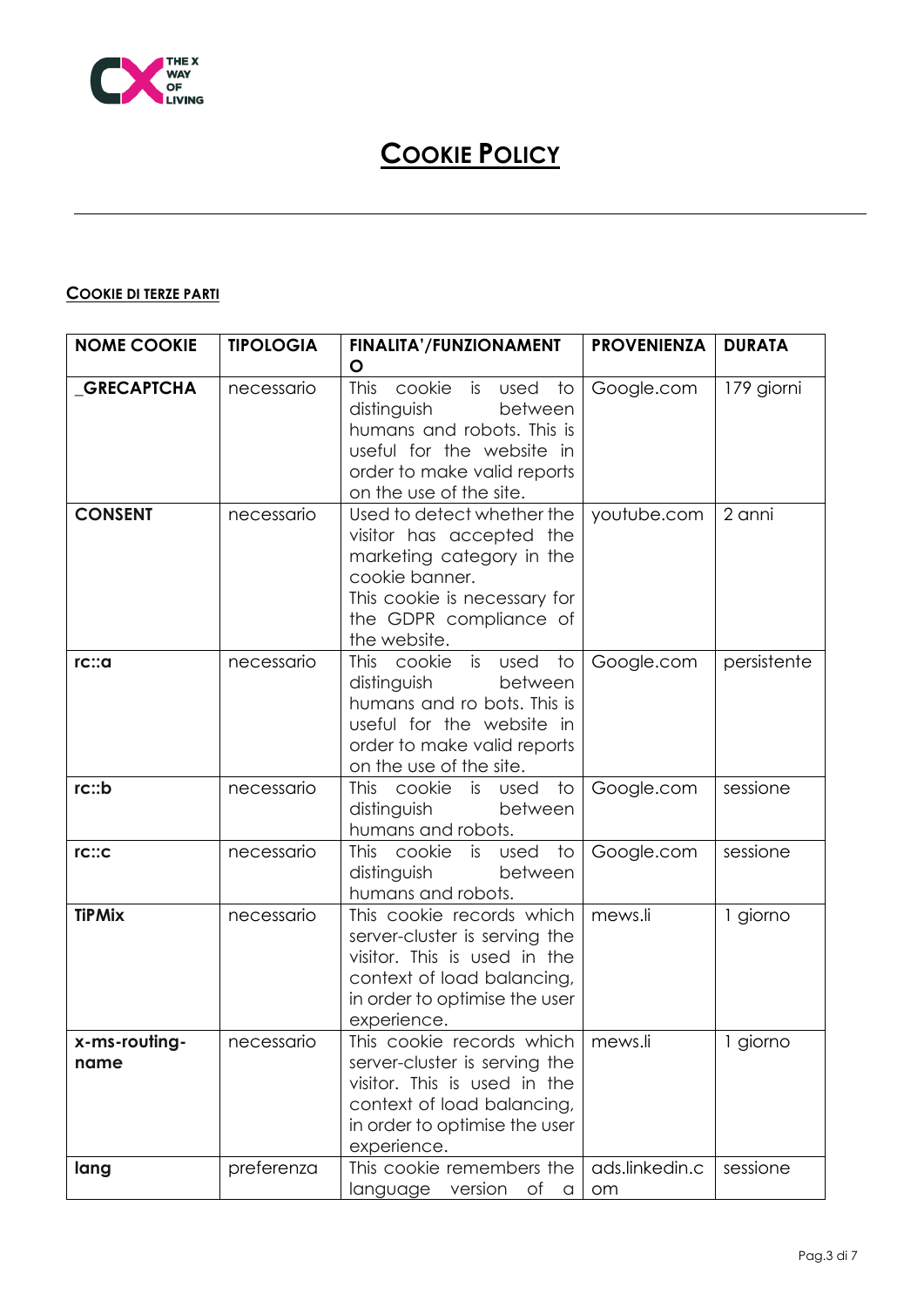

|                     |              | website selected by the                                  |              |             |
|---------------------|--------------|----------------------------------------------------------|--------------|-------------|
|                     | analitico    | user.<br>cookie                                          |              | 2 anni      |
| _ga                 |              | <b>This</b><br>records<br>a<br>ID to                     | Google.com   |             |
|                     |              | unique<br>generate<br>statistical data on how the        |              |             |
|                     |              |                                                          |              |             |
|                     |              | visitor uses the website.                                |              |             |
| _gat                | analitico    | This cookie is used<br>by                                | Google.com   | 1 giorno    |
|                     |              | Google Analytics to limit                                |              |             |
|                     | analitico    | the frequency of requests.                               |              |             |
| _gid                |              | It records a unique ID to                                | Google.com   | 1 giorno    |
|                     |              | generate statistical data<br>on how the visitor uses the |              |             |
|                     |              | website.                                                 |              |             |
| AnalyticsSyncHi     | analitico    | This cookie is used in the                               | Linkedin.com | 29 giorni   |
| story               |              | context<br>of<br>data                                    |              |             |
|                     |              | synchronisation with third-                              |              |             |
|                     |              | party analytics service.                                 |              |             |
| yt-player-          | analitico    | cookie<br><b>This</b><br>is<br>$\overline{1}$<br>used    | youtube.com  | persistente |
| headers-            |              | determine<br>the<br>optimal                              |              |             |
| readable            |              | video quality based on the                               |              |             |
|                     |              | visitor's device and network                             |              |             |
|                     |              | settings.                                                |              |             |
| $_{\mathsf{I}}$ fbp | profilazione | Facebook<br>Used<br>by<br>to                             | Facebook.co  | 3 mesi      |
|                     |              |                                                          |              |             |
|                     |              | Оf                                                       | m            |             |
|                     |              | provide<br>range<br>$\hbox{\tt C}$                       |              |             |
|                     |              | advertising products such<br>as real-time offers<br>from |              |             |
|                     |              | third-party advertisers.                                 |              |             |
| _gcl_au             | profilazione | Utilizzato<br>Google<br>da                               | Google.com   | 3 mesi      |
|                     |              | AdSense per sperimentare                                 |              |             |
|                     |              | l'efficacia pubblicitaria su                             |              |             |
|                     |              | tutti i siti web che utilizzano                          |              |             |
|                     |              | i loro servizi.                                          |              |             |
| ads/ga-             | profilazione |                                                          | Google.com   | sessione    |
| audiences           |              |                                                          |              |             |
| bcookie             | profilazione | Used<br>by the social                                    | linkedin.com | 2 anni      |
|                     |              | networking service LinkedIn                              |              |             |
|                     |              | track<br>the<br>to<br><b>use</b><br>0f                   |              |             |
|                     |              | integrated services.                                     |              |             |
| bscookie            | profilazione | Used<br>social<br>by the                                 | linkedin.com | 2 anni      |
|                     |              | networking service LinkedIn                              |              |             |
|                     |              | track<br>the<br><b>use</b><br>to<br>of                   |              |             |
|                     |              | integrated services.                                     |              |             |
| lang                | profilazione | Inserted by LinkedIn when<br>a web page contains an      | linkedin.com | sessione    |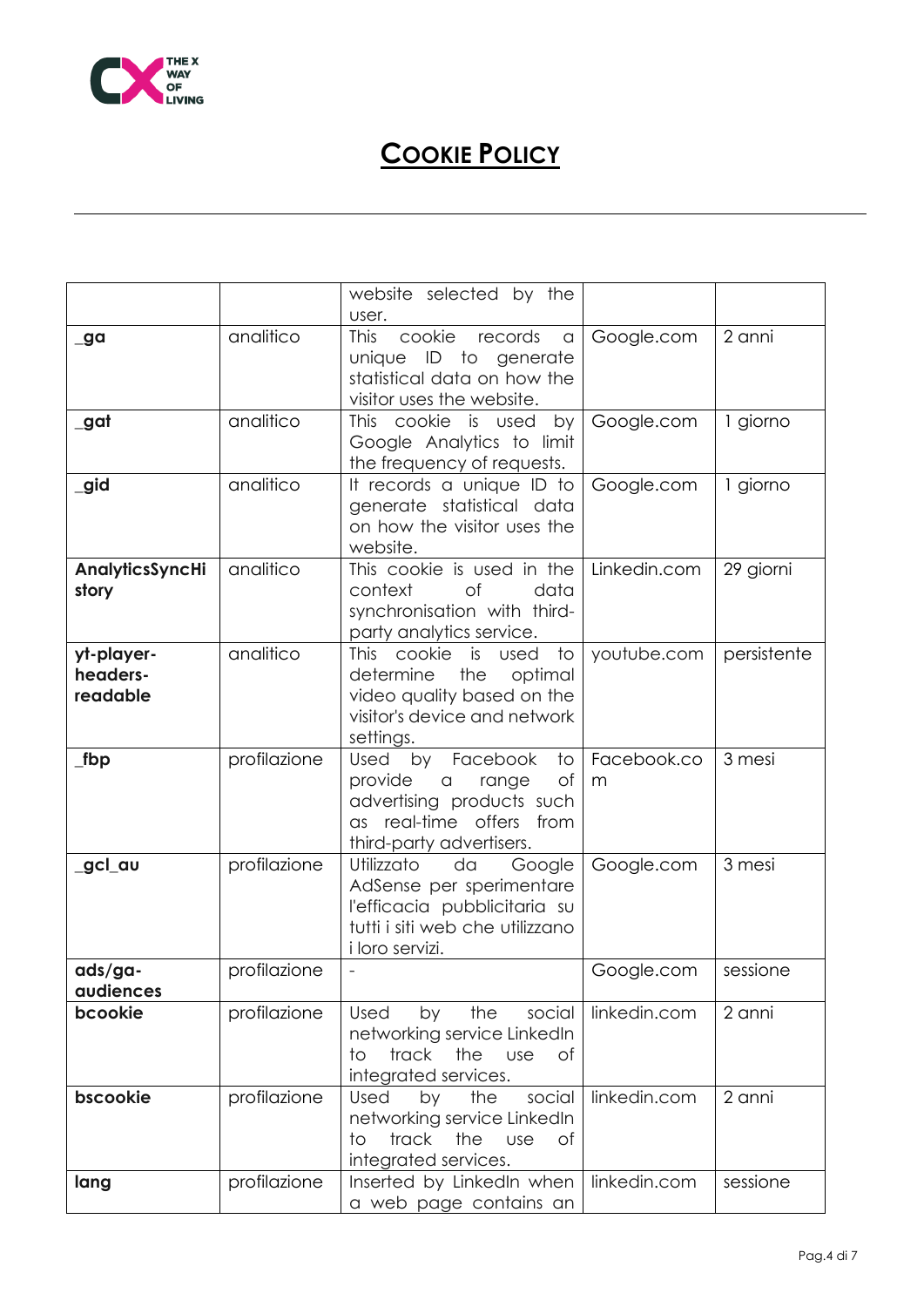

|                               |              | integrated<br>'Follow<br>US'<br>panel.                                                                                                         |                  |            |
|-------------------------------|--------------|------------------------------------------------------------------------------------------------------------------------------------------------|------------------|------------|
| lidc                          | profilazione | the social<br>Used<br>by<br>networking service LinkedIn<br>track the use<br>to<br>0f<br>integrated services.                                   | linkedin.com     | 1 giorno   |
| tr                            | profilazione | to<br>Used by Facebook<br>provide a range<br>Оf<br>advertising products such<br>as real-time offers from<br>third-party advertisers.           | Facebook.co<br>m | sessione   |
| <b>UserMatchHistor</b><br>y   | profilazione | Used to track visitors across<br>multiple websites in order to<br>present<br>relevant<br>advertisements based on<br>the visitor's preferences. | linkedin.com     | 29 giorni  |
| VISITOR_INFO1_L<br><b>IVE</b> | profilazione | Try to estimate the speed of<br>the user's connection on<br>pages with embedded<br>YouTube videos.                                             | Youtube.com      | 180 giorni |
| <b>YSC</b>                    | profilazione | Registers a unique ID for<br>statistics related to which<br>YouTube videos have been<br>viewed by the user.                                    | Youtube.com      | sessione   |
| _AntiforgeryTok<br>en         | profilazione |                                                                                                                                                | mews.li          | sessione   |

In particular, Campus X informs you that this website uses the following services that issue cookies: **"Google Analytics"** provided by Google, Inc. is a web analytics service that uses cookies that are deposited on the user's computer to enable the website visited to analyse how users use it. The information generated by the cookie about your use of the website (including your IP address) will be transmitted to and stored by Google on servers in the United States. Google will use this information for the purpose of evaluating your use of the website, compiling reports on website activity for website operators and providing other services relating to website activity and internet usage.

To consult the privacy policy of the company Google relating to the "Google Analytics" service, please refer to the following link:

[https://developers.google.com/analytics/devguides/collection/analyticsjs/cookie-usage.](https://developers.google.com/analytics/devguides/collection/analyticsjs/cookie-usage)

#### **Social buttons**

On the<https://www.cx-place.com/it/> website there are buttons called "social widgets/buttons" which depict the icons of certain social networks.

These widgets allow users of the site who are browsing the Campus X website to access the relevant social networks with a "click". In this case, the social network and web services acquire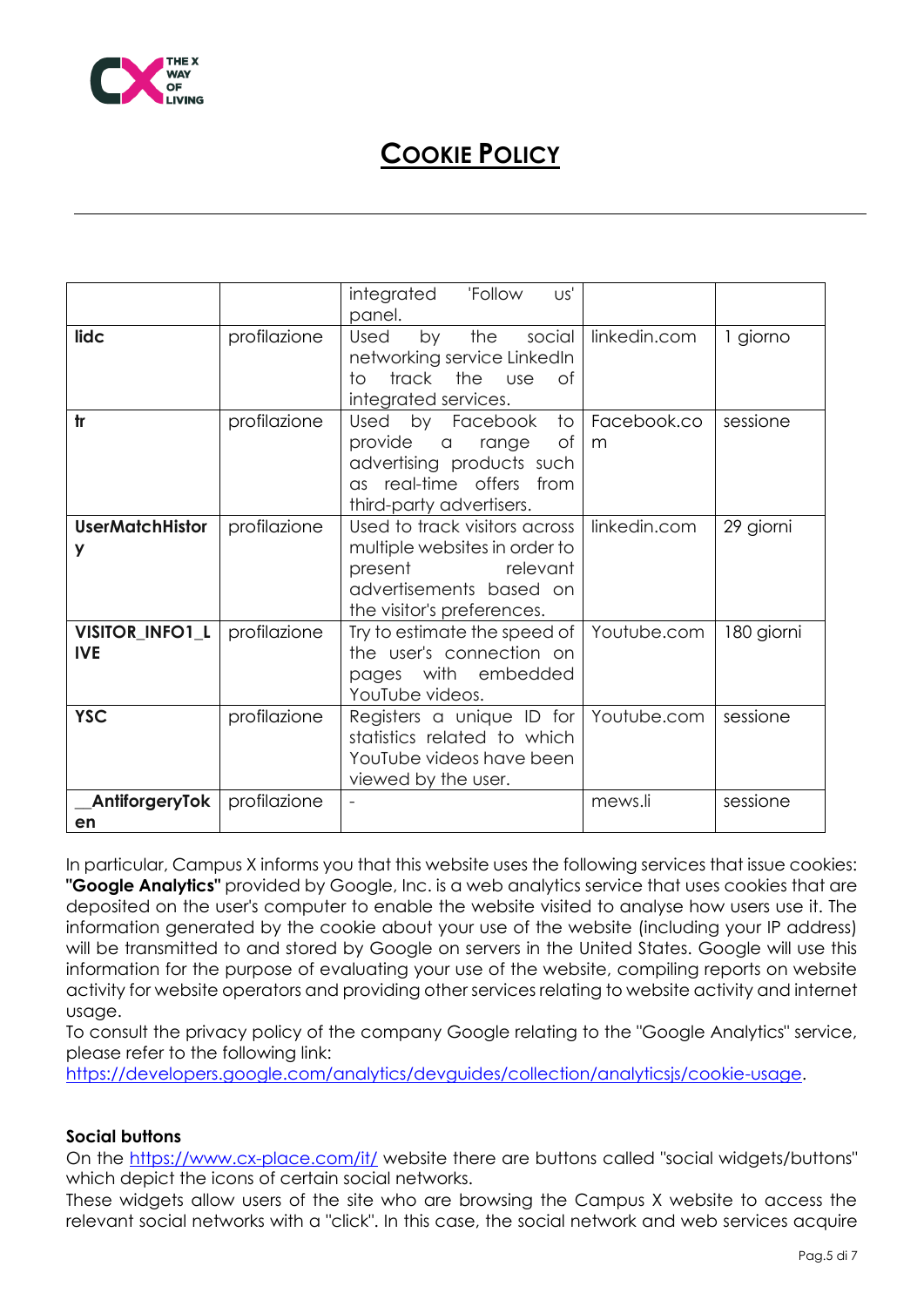

data relating to the user, whereas Campus X will not share any of the user's browsing information or personal data acquired through its site with the social networks and web services accessible via these tools.

These buttons are deactivated by default, i.e. they do not send data to the respective social networks without your consent.

To activate the buttons, simply click on them. After activation, a direct connection is established to the server of the respective social network. The content associated with the button is then transmitted directly from the social network to your browser and linked by it to the web page.

To find out about the purpose and extent of the collection and processing/use of personal data carried out by social networks and third party sites, in which Campus X has no part, you can access the information and privacy policies made available on the portals of the social networks. Below are links to the privacy policies of the social networks to which the buttons on this site refer:

- for Facebook and Instagram: https://it-it.facebook.com/policies/cookies/

- For Linkedin: https://it.linkedin.com/legal/cookie-policy

- for Spotify: https://www.spotify.com/sm-it/privacy

### **LEGAL BASIS OF PROCESSING**

The legal basis underlying the processing of personal data referred to in this document is: in relation to technical cookies :

art. n°6 par.1 lett. b) GDPR the processing is necessary for the performance of a contract to which you are party or the implementation of pre-contractual measures taken at your request; in relation to analytical cookies:

art. n°6 par.1 lett. a) GDPR You have given your consent to the processing of your personal data for one or more specific purposes;

with regard to profiling cookies:

art. n°6 par.1 lett. a) GDPR You have expressed your consent to the processing of your personal data for one or more specific purposes.

#### **YOUR RIGHTS**

Pursuant to EU Reg. 2016/679 you have the right to:

- obtain confirmation of the processing carried out by the Controller on your personal data;

- access your personal data and know its origin (when your personal data are not obtained directly from you), the purposes of the processing, the data of the persons to whom they are communicated (recipients), the period of data retention or, failing that, the criteria for determining it;

- obtain the rectification of your personal data;

- obtain the deletion of personal data concerning you from the Data Controller's databases if they are no longer necessary for the purposes for which they were collected or if the processing is unlawful and in the other cases referred to in Article 17 GDPR;